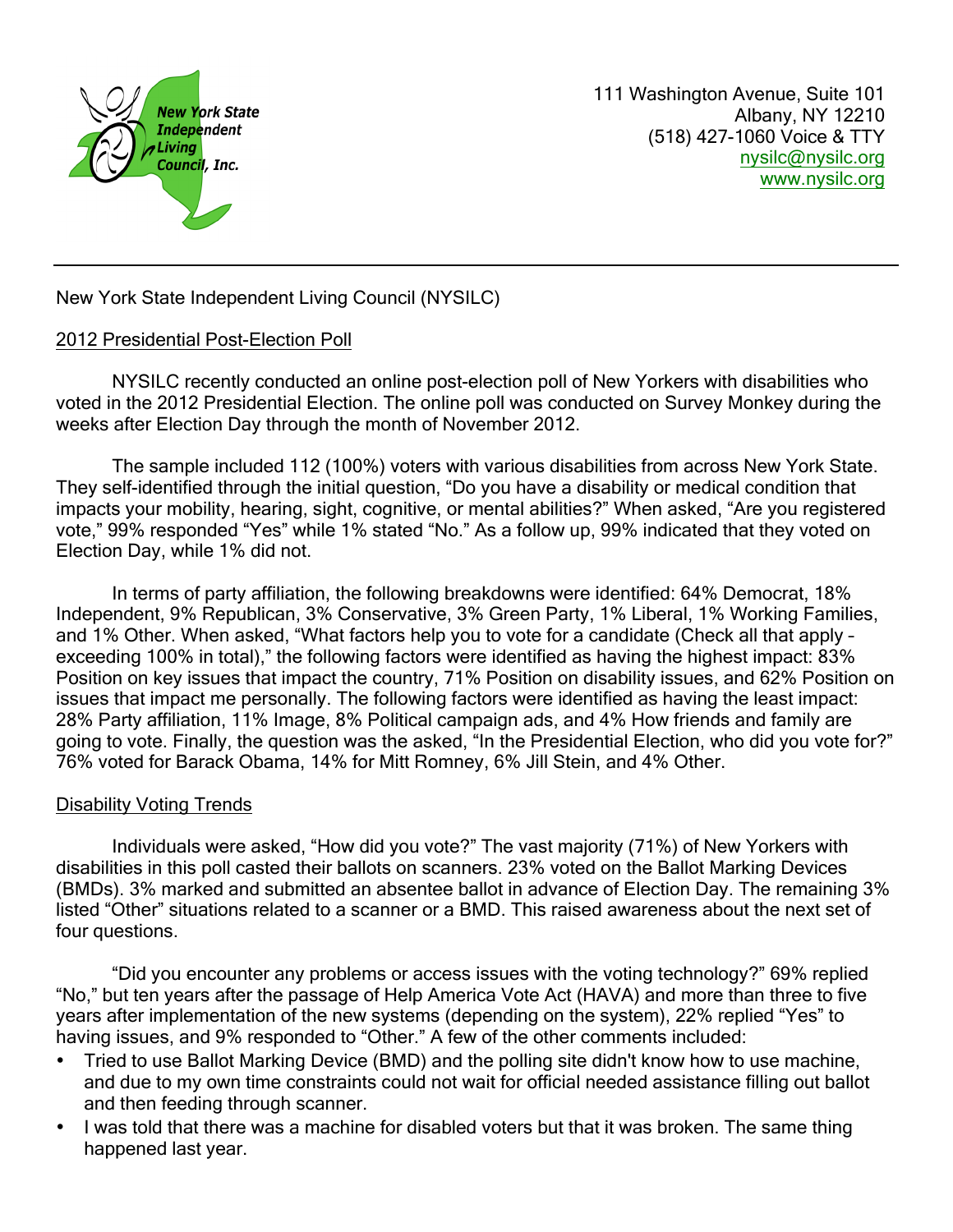• Person who had me sign the voting book didn't know what a BMD was.

See footnotes for additional comments.<sup>1</sup>

"Did you encounter a physical barrier or any issues at the polling place?" 80% replied "No," but again, 19% stated "Yes," and 1% responded to "Other." A couple of the other comments included:

- Numerous stairs, but I was told once inside, there was an elevator available.
- I have a hearing disability and the worker wouldn't speak up when giving me the instructions. After I asked her the third time to speak up, she laughed.
- No automatic door and polling place poorly marked.
- Lack of interpreters.

See footnotes for additional comments.<sup>2</sup>

"Do you feel the poll workers were adequately trained and knowledgeable about the voting technology and your needs?" 61% stated "Yes." 31% replied "No" and 9% responded to "Other." A few of the other comments included:

- They didn't know how to operate the BMD after the ballot was in. They were relieved that I could figure it out.
- No one at my polling site knew how to use BMD had to call someone off site could not wait for that person to come from off site.
- The poll workers were unable to give direction as to which line to vote. They caused more confusion than necessary.
- They never offered to help me. Fortunately, my aide stepped in.

See footnotes for additional comments. $3$ 

"Were you able to vote privately without someone seeing your voting choices?" 81% stated "Yes," while 16% replied "No." 4% responded to "Other." A few of the other comments included:

- They did not have privacy screens.
- I voted privately, but my aide had the opportunity to see my votes when she fed the ballot through the scanner.
- No, I was seated at a table near the entrance. Poll workers and other citizens kept walking past me. They kept peeking over my shoulder as I was voting.

See footnotes for additional comments.<sup>4</sup>

<sup>&</sup>lt;sup>1</sup> "Told poll workers had low vision. Was handed a magnifying glass. Could not use for ballot and scanner. Used BMD instead." "Had to use a friend to vote." "Poll workers were not trained to operate the ballot marking devices." "Not enough light in ballot marking areas. Difficult to see choices on ballot and make appropriate selections." "Audio/voice on BMD cut in/out until I held the headphone wire a certain way. The method of navigating choices by using arrows to choose among slate of judges was confusing, although I've done it before. Poll clerks tried to be helpful, but did not have enough information to be helpful. Each year, there has been a group effort to get the BMD to work. It took 15 minutes for them to set it up, 10 minutes to vote, and 5 to cast the ballot in the slot. Much better than my past experiences!" "The attachment of the sip-n-puff was not properly plugged in." "There was no BMD present." "I needed assistance from a poll worker to complete the ballot."

<sup>&</sup>lt;sup>2</sup> "One step." "Inappropriately marked access aisle. Entry way lip over 2 inches and a locked entrance." "Small lip at doorway."

<sup>&</sup>lt;sup>3</sup> "They were courteous, friendly, and tried to help." "Not equally aware." "Some of them were well trained. There was a problem with communication between poll workers which created confusion as to which line I was supposed to be on for which action to be taken." "Courtesy and manners would be nice." "Did not have that opportunity." "Two workers were the only ones at the table and were talking amongst themselves. Being the only one in line at the time, I was ignored for about 10 minutes until acknowledgement was made of my presence." "My needs were met, but poll workers said that they wouldn't be able to adjust the machine for someone using a chair." "No BMD machine on site." "One worker well trained-others seemed uninvolved. told them I had vision and fine motor problems with my hands. I had an assistant who helped me mark the ballot in the right spots. I didn't ask to use the BMD and they didn't offer to set it up after I told them about my vision and hand coordination issues."

<sup>&</sup>lt;sup>4</sup> "I requested the poll workers help in reviewing the ballot. There was no intentional review of my choices on his part." "Not as privately as those not in a wheelchair."